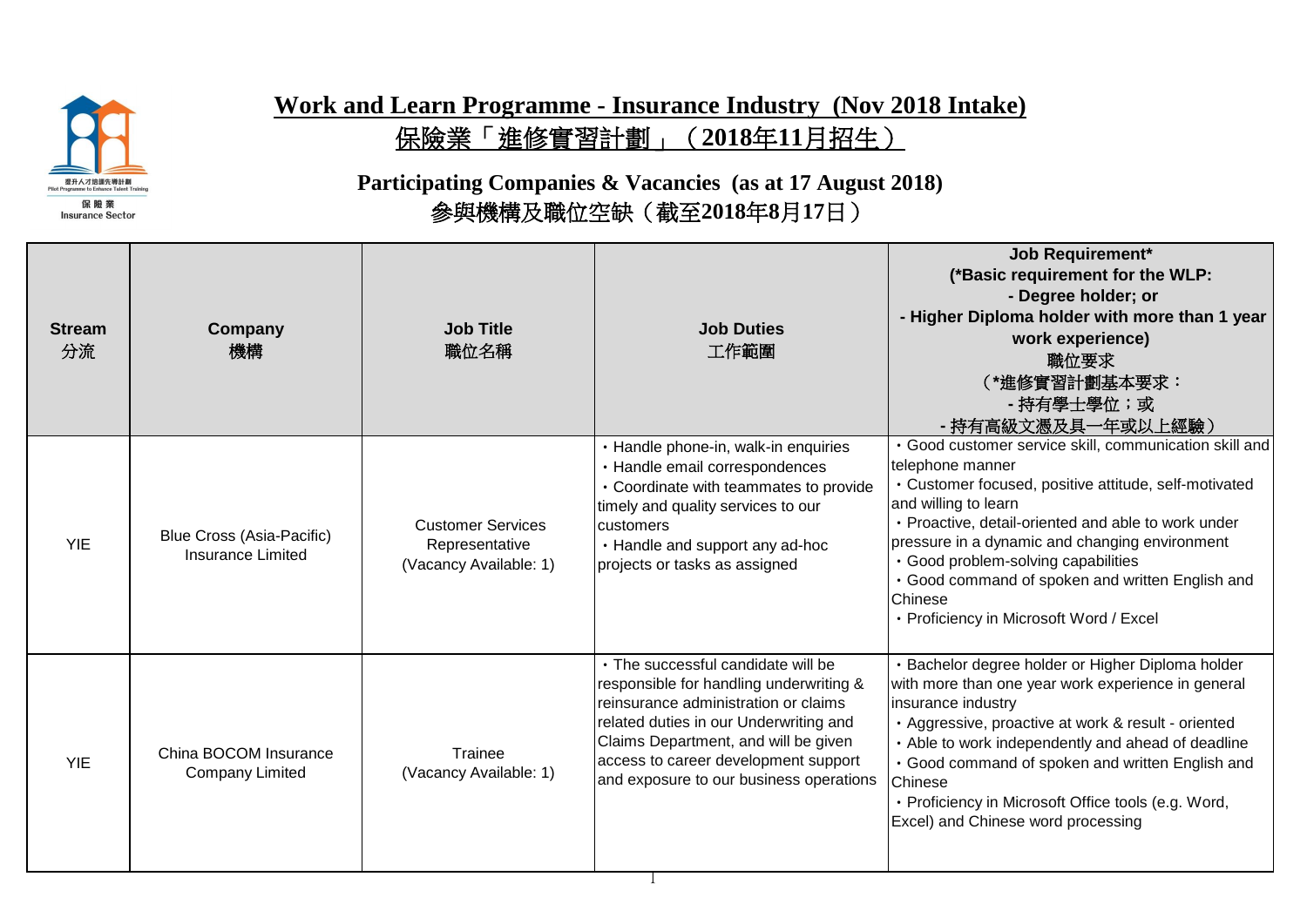| <b>YIE</b>                       | China Taiping Insurance (HK)<br><b>Company Limited</b>      | <b>Marine Hull Underwriting</b><br>Assistant<br>(Vacancy Available: 2) | • Provide underwriting and clerical<br>support to Underwriters<br>· Manage effective underwriting record<br>· Ensure all underwriting data is<br>accurately kept up-to-date and entered<br>into system<br>• Assist in following up underwriting<br>outstanding issues<br>• Assist in providing quality service to<br>clients / brokers | · Bachelor degree or other recognised insurance<br>qualifications<br>• 1 - 2 years relevant working experience preferably<br>from marine insurance / shipping industry<br>• Proficiency in Microsoft Office tools<br>· Organised, independent and a good team player<br>· Good communication and interpersonal skills to deal<br>with internal and external parties<br>• Confident in mastering data integrity and sensitive to<br>numbers<br>· Good command of spoken and written English,<br>Mandarin and Cantonese |
|----------------------------------|-------------------------------------------------------------|------------------------------------------------------------------------|----------------------------------------------------------------------------------------------------------------------------------------------------------------------------------------------------------------------------------------------------------------------------------------------------------------------------------------|-----------------------------------------------------------------------------------------------------------------------------------------------------------------------------------------------------------------------------------------------------------------------------------------------------------------------------------------------------------------------------------------------------------------------------------------------------------------------------------------------------------------------|
| Professional<br><b>Brokerage</b> | Everbest Insurance and<br><b>Financial Services Limited</b> | <b>Accounting Assistant</b><br>(Vacancy Available: 1)                  | • To prepare monthly accounting and<br>financial schedules<br>• To prepare management report and<br>budget<br>• To handle petty cash and other ad-hoc<br>assignment<br>• To handle full set accounting and<br>commissions calculations                                                                                                 | • LCC Intermediate level or above is preferred<br>Detail-minded and well-organised<br>· Outgoing with good written & spoken English,<br>Cantonese & Mandarin                                                                                                                                                                                                                                                                                                                                                          |
| Professional<br><b>Brokerage</b> | Everbest Insurance and<br><b>Financial Services Limited</b> | Sales Assistant<br>(Vacancy Available: 1)                              | • To provide support to the sales &<br>marketing team to meet the needs of<br>corporate and individual clients<br>• To follow up client's application<br>according to compliance and standard<br>sales process<br>· To update sales & marketing materials<br>of products & sales process of all insurers<br>or partners                | • From PRC or HK University is welcome<br>Good written and verbal communication skills in<br>English, Cantonese & Mandarin<br>• Excellent communication and interpersonal skills                                                                                                                                                                                                                                                                                                                                      |
| Professional<br><b>Brokerage</b> | Everbest Insurance and<br><b>Financial Services Limited</b> | <b>Customer Service Assistant</b><br>(Vacancy Available: 1)            | • To assist the customer service offices<br>to handle MPF administrative, corporate<br>and individual after sales service and<br>general office work etc.<br>• To support to sales & marketing team<br>and corporate clients                                                                                                           | · Detail-minded and well-organised<br>· Good written & verbal communication skills in<br>English, Cantonese & Mandarin                                                                                                                                                                                                                                                                                                                                                                                                |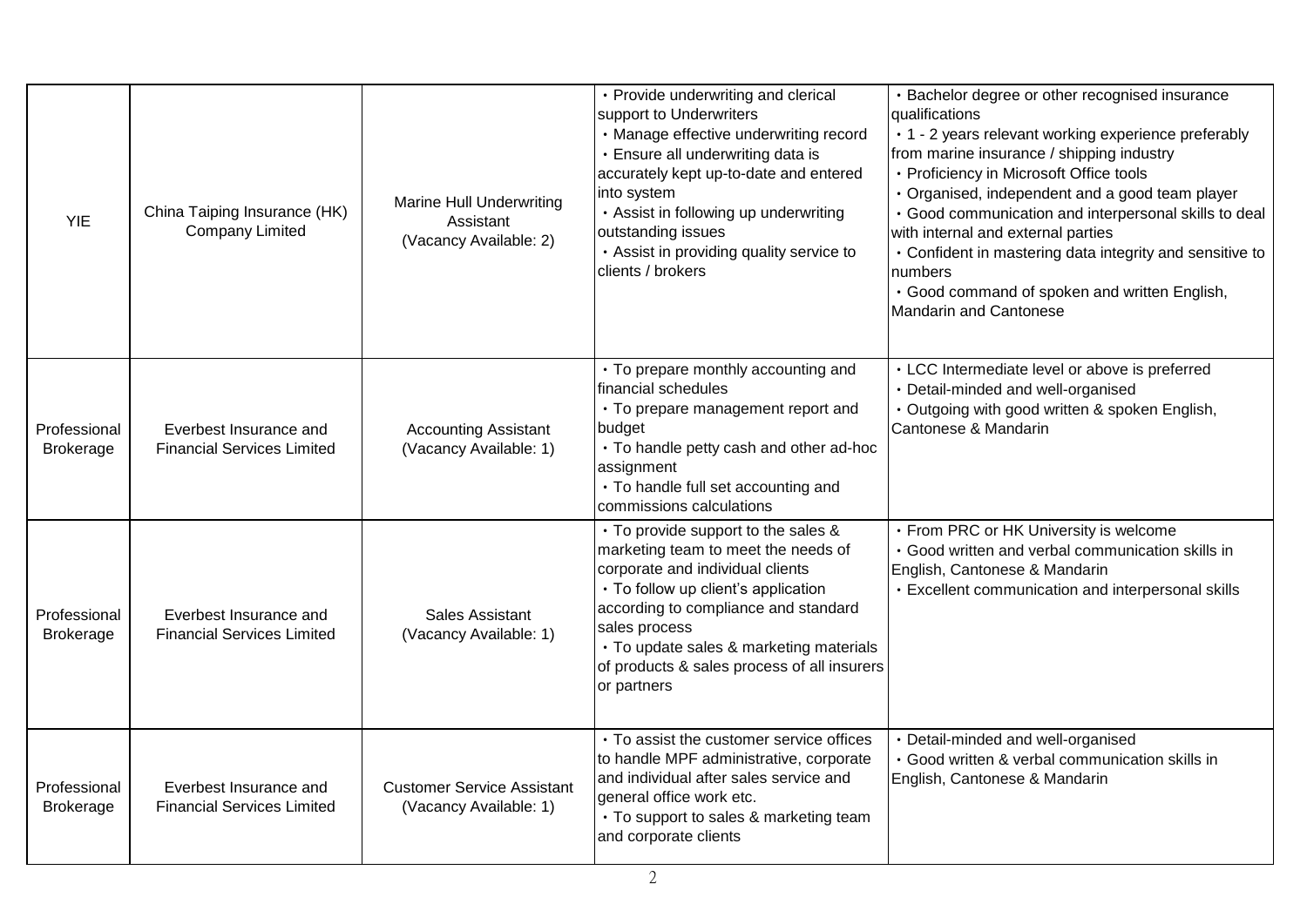| <b>YIE</b>                       | FWD Life Insurance Company<br>(Bermuda) Limited | Trainee, General Insurance<br>(Vacancy Available: 1)                             | Support the sales and marketing team<br>• Assist the Account Manager to handle<br>quotation<br>· Process sales administration and<br><b>clerical works</b><br>• Participate in small projects<br>· Conduct simple research through<br>internet or broker                                                                              | • Good command of both spoken and written English<br>and Chinese<br>· Proficient in MS Office tools, Chinese word<br>processing and internet research<br>• Pleasant and helpful attitude<br>• Willing to learn new things and accept different tasks                |
|----------------------------------|-------------------------------------------------|----------------------------------------------------------------------------------|---------------------------------------------------------------------------------------------------------------------------------------------------------------------------------------------------------------------------------------------------------------------------------------------------------------------------------------|---------------------------------------------------------------------------------------------------------------------------------------------------------------------------------------------------------------------------------------------------------------------|
| <b>YIE</b>                       | Hong Leong Insurance (Asia)<br>Limited          | Assistant Officer - Sales Support Support to customers<br>(Vacancy Available: 1) | • Handle customer enquiries and<br>requests via various channels<br>• Provide high standard service and<br>· Perform call centre related<br>administrative duties and<br>• Ad-hoc business support                                                                                                                                    | · Passed in IIQE Paper 1, 2 and 3<br>• 1-2 years of hotline working experience in the<br>insurance industry<br>· Good telephone manner and effective<br>communication skills<br>• Proficient in English and Chinese (Putonghua is an<br>advantage)                  |
| Professional<br><b>Brokerage</b> | <b>Lockton Companies (Hong</b><br>Kong) Limited | <b>Account Executive</b><br>(Vacancy Available: 1)                               | • To support the accounts managers on<br>the day to day client servicing duties to<br>the clients<br>• To liaise or follow up with the insurers<br>Ifor insurance documents<br>• To support the account managers in<br>billing & record management<br>• To provide clerical support to the team<br>· To take up other duties assigned | · University graduate or equivalent in any discipline<br>· Knowledge on insurance products will be an<br>advantage<br>· Good Microsoft Office tools<br>· Good spoken & writing skills in both English &<br>Chinese<br>• Proactive, hardworking and willing to learn |
| Professional<br><b>Brokerage</b> | Money Concepts (Asia) Holdings<br>Limited       | <b>Administrative Officer</b><br>(Vacancy Available: 1)                          | · Administrative and clerical duties,<br>including filling data input<br>• Office support and outdoor duties,<br>faxes and mails handling<br>• Phone calls handling and other ad-hoc<br>daily operation services                                                                                                                      | · Independent, self-motivated, hardworking and able<br>to work under pressure<br>· IT skills are preferred                                                                                                                                                          |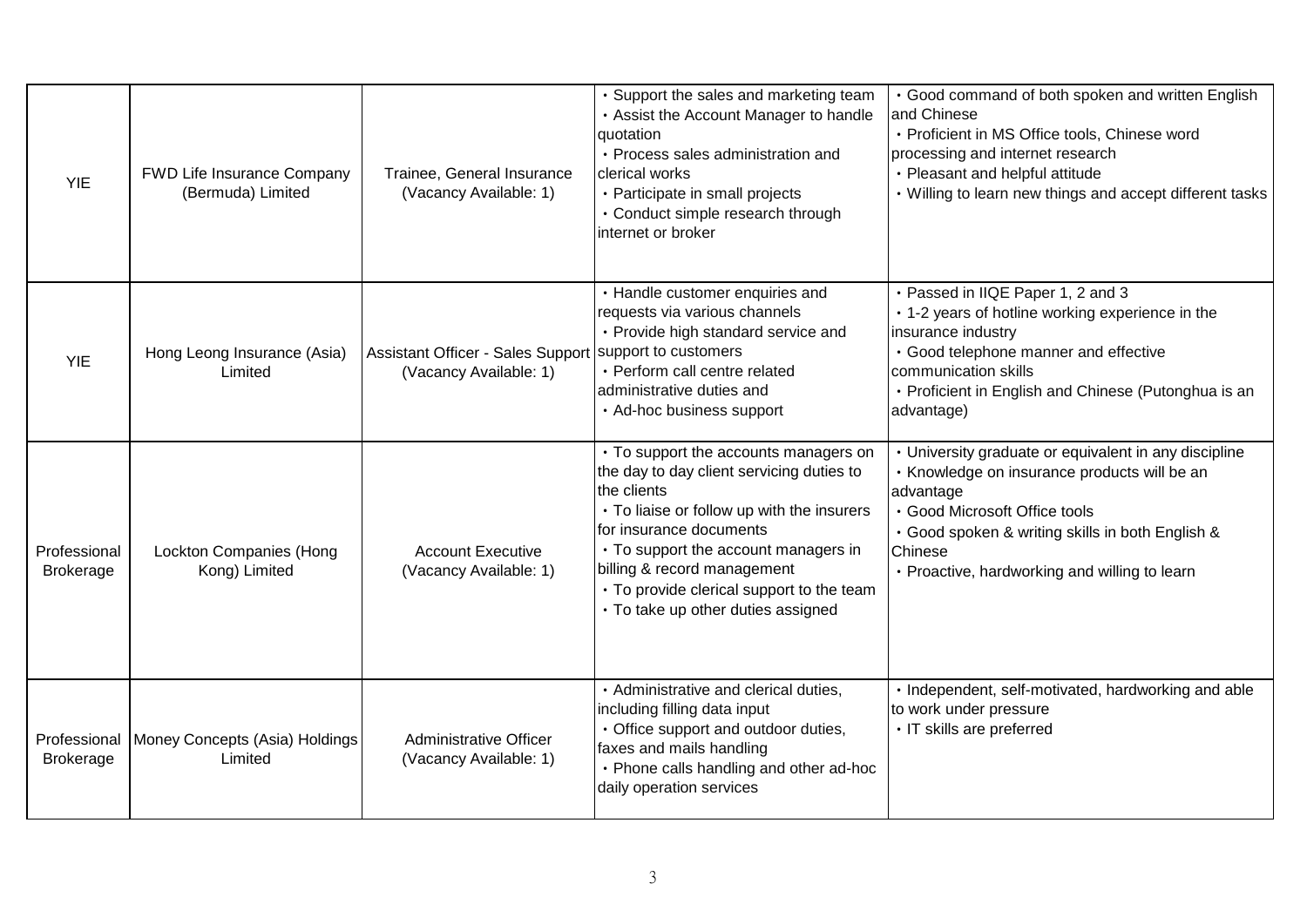| Professional<br><b>Brokerage</b> | Money Concepts (Asia) Holdings<br>Limited  | <b>Customer Service Officer</b><br>(Vacancy Available: 1)    | • Provide quality client support, prepare<br>proopsals & meeting report<br>· Follow up clients' enquiries and build<br>long-term relationship with clients                                                                                                                                                                                                                                                                                         | • Computer skills in Microsoft Office tools required<br>· Good communication and interpersonal skills<br>· Self-management<br>· Insurance experience preferred                                                                                                  |
|----------------------------------|--------------------------------------------|--------------------------------------------------------------|----------------------------------------------------------------------------------------------------------------------------------------------------------------------------------------------------------------------------------------------------------------------------------------------------------------------------------------------------------------------------------------------------------------------------------------------------|-----------------------------------------------------------------------------------------------------------------------------------------------------------------------------------------------------------------------------------------------------------------|
| Professional<br><b>Brokerage</b> | Nova Insurance Consultants<br>Limited      | <b>Executive Assistant</b><br>(Vacancy Available: 1)         | · Responsible for customer services and<br>sales administration of commercial and<br>corporate clients<br>· Support account manager in<br>preparation of business proposal and<br>client presentation materials<br>• Coordination with product providers<br>(e.g. insurers)                                                                                                                                                                        | Degree or Higher Diploma holder<br>• Fluent in written and spoken English and Chinese<br>• Knowledge of Excel and MS Word                                                                                                                                       |
| <b>YIE</b>                       | <b>Target Insurance Company</b><br>Limited | <b>Claims Assistant</b><br>(Vacancy Available: 1)            | · Assist in general claims handling<br>• Assist in coordinating work with<br><b>Underwriting and Accounting</b><br>· Assist in compiling and analysis of<br>claims related statistics and projects<br>· Handle ad hoc projects and<br>assignments                                                                                                                                                                                                  | · Higher Diploma or above<br>• Positive in attitude and hard working<br>Sufficient English and Chinese language skill<br>· Good PC skills in MS Word, Excel & Chinese Word<br>Processing<br>· Good interpersonal and communication skills<br>· Good team player |
| <b>YIE</b>                       | <b>Target Insurance Company</b><br>Limited | <b>Customer Services Assistant</b><br>(Vacancy Available: 1) | · Responsible for handling customer<br>contacts (both inbound & outbound in<br>telephony and other medias)<br>· Provide excellent customer experience<br>to all contacts<br>· Follow operational guidelines in<br>accordance with company's requirements<br>and procedures<br>• Handle daily customer enquiries and<br>correspondences from call center in<br>professional manner<br>• Perform administrative duties related to<br>service support | · Higher Diploma or above<br>• Positive attitude, cheerful manner, with desire to<br>serve people and self-motivated<br>· Strong sense of data integrity<br>· Good communication skills in English, Cantonese<br>and Mandarin<br>• Proficient in MS Office      |